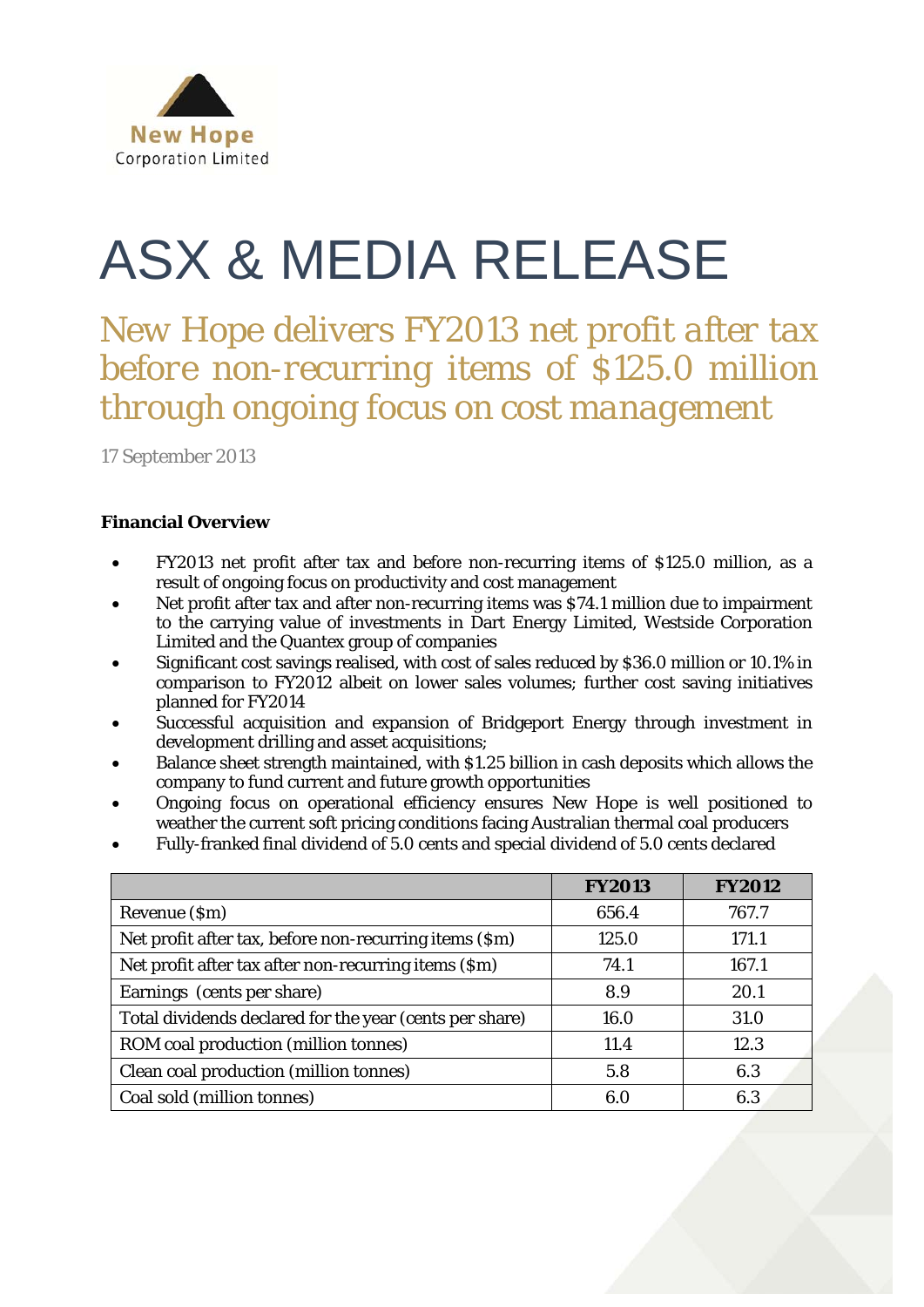Diversified energy company New Hope Corporation Limited (ASX: NHC) ('New Hope' or 'the company) announces net profit after tax and before non-recurring items of \$125.0 million for the 2013 financial year (FY2013). The result was underpinned by management's ongoing focus on operational efficiency, ensuring New Hope continues to deliver shareholder returns despite the cyclical downturn in global coal markets.

Net profit after tax and non-recurring items for FY2013 was \$74.1 million, as a result of impairment to the carrying value of New Hope's investments in Dart Energy Limited, Westside Corporation Limited and the Quantex group of companies totalling \$51.4 million.

The operating result for FY2013 was lower than FY2012, in line with expectations, due to:

- Lower export coal prices
- A higher AUD:USD exchange rate for a majority of the financial year
- Slightly lower production due to lost sales from a three-week rail outage in early 2013
- Tapering of production from West Moreton operations due to current market conditions

New Hope Corporation has reinforced its constant focus on reducing costs and improving productivity. The company's core competency in operating low cost open-cut coal mines has enabled it to maximise margins during the current cyclical downturn in coal prices. Cost of sales reduced by \$36.0 million or 10.1% and administration costs reduced by \$9.9 million or 37.9% in comparison to FY2012, albeit on lower sales volumes. Further cost saving initiatives are planned for FY2014.

New Hope also improved its safety performance during FY2013, with the 'I-Safe/We-Safe' cultural change program assisting to deliver a reduction of 47% in total reportable injuries. Management is committed to lead further improvement in safety performance.

Directors have declared a final dividend of 5.0 cents per share and a special dividend of 5.0 cents per share (compared to 5.0 cents per share and 20 cents per share respectively in FY 2012), to be paid on 5 November 2013 to shareholders on the company register as at 22 October 2013.

New Hope Managing Director and CEO, Rob Neale, said: "Against a backdrop of difficult economic conditions for Australian coal producers, New Hope's focus on increased productivity, low-cost operations and tight management has driven a reasonable FY2013 result.

"As a vertically integrated and diversified energy company, New Hope is well positioned to withstand current coal market conditions and continue to deliver shareholder value, while being primed to take advantage of future growth opportunities as they arise."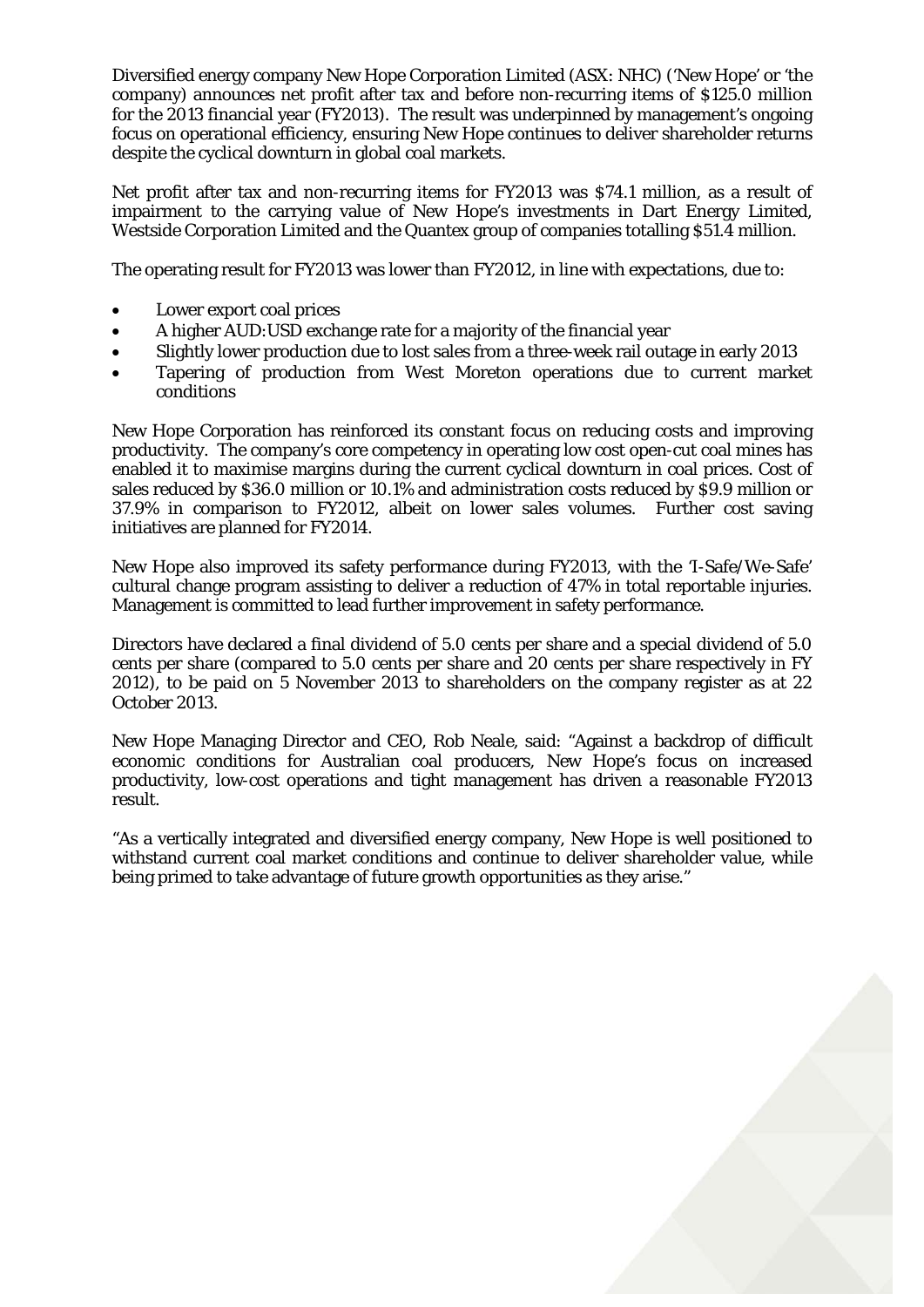# **Additional Detail**

# **Operations**

During FY2013, clean coal production totalled 5.8 million tonnes and total sales were 6.0 million tonnes, a decrease of 7 per cent and 4 per cent respectively.

FY2013 production and sales were adversely impacted by:

- Higher than normal rainfall across south east Queensland which culminated in localised flooding in early 2013, and resulted in the western rail line infrastructure being inoperative for 3 weeks;
- Cessation of mining at Oakleigh following the recovery of all economic coal reserves in the first quarter of 2013; and,
- The scaling back of operations at the high cost West Moreton operations due to difficult market conditions.

Despite these events, production and sales for the year were only marginally below management's internal forecasts.

The New Acland Coal Mine produced 4.7 million tonnes of product coal in FY2013, a 0.4 million tonne decrease from FY2012. This was as a result of the February 2013 rail outage, which caused a two-week mine closure during Easter due to stockpile capacity limitations.

The company's West Moreton operations, comprising the Jeebropilly and New Oakleigh open cut coal mines, produced 1.14 million tonnes of product coal in FY2013, compared to 1.20 million tonnes in FY2012.

The Queensland Bulk Handling (QBH) facility, New Hope's 100 per cent-owned coal terminal at the Port of Brisbane, exported 8.73 million tonnes of coal on 113 vessels in FY2013, in line with management expectations.

During FY2013, New Hope concluded successful negotiations with the Port of Brisbane for access to additional land for potential expansion should additional rail capacity become available. Engineering and other studies required to expand the port infrastructure also commenced.

# **Bridgeport Energy**

New Hope Corporation Limited completed the acquisition of Bridgeport Energy Limited in August 2012.

New Hope has provided capital to Bridgeport to facilitate organic growth and acquisition activities. Five new development wells were successfully drilled, completed and placed on production at the Inland and Utopia fields during the year. A sixth well was drilled, cased and suspended in the Utopia field. A service rig was acquired and a number work-overs of existing wells were undertaken in order to boost production rates.

During the past year Bridgeport successfully executed the purchase of the conventional upstream exploration and production assets of Arrow Energy. This purchase remains subject to final government approvals. The company was also successful in a competitive bid for PELA 630 in the western flank of the Cooper/Eromanga Basin.

Bridgeport has achieved in excess of 600 days without a reportable safety incident. Management remains focussed on improving safety systems through standardisation of operating practices and procedures.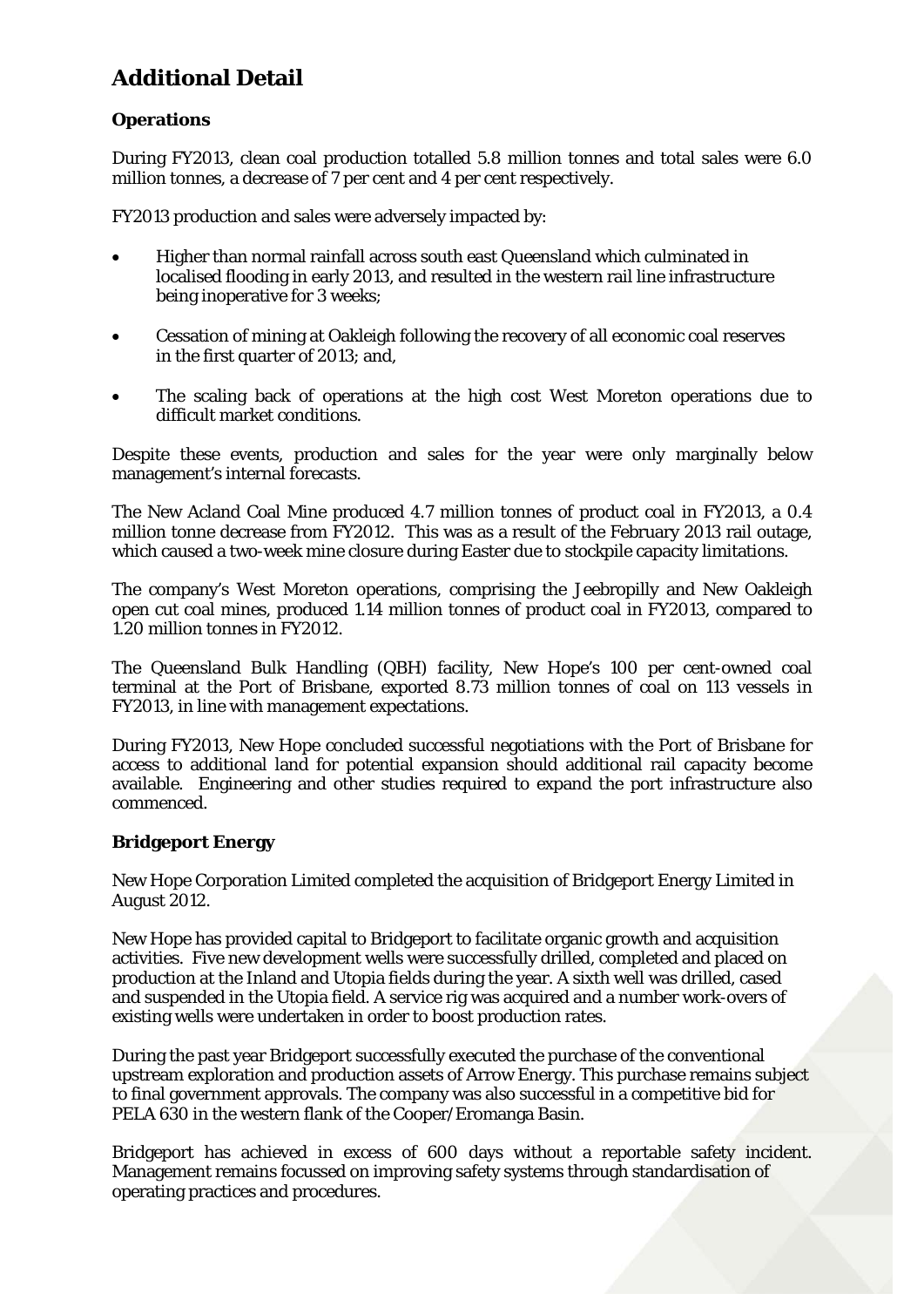Planning is underway for an additional five wells plus three potential wells to occur from September 2013. New Hope plans to increase Bridgeport's conventional oil production, both from the development of existing fields and potentially through acquisitions.

### **Exploration**

New Hope continued its exploration program in FY2013, focusing on resource definition in the Bowen Basin (Lenton, Bee Creek and Yamala), Surat Basin (MDL244 for the revised New Acland Coal Mine Stage 3 Project) and Maryborough Basin (Colton).

### **Development**

New Hope progressed mining and environmental approvals at various development projects in FY2013. Highlights include:

- **New Acland:** Work on the Environmental Impact Statement (EIS) progressed, including a revised mine plan, coal preparation and handling plant and mine site infrastructure. Following the completion of the EIS and all supporting studies, the EIS is expected to be released in late 2013 for public comment.
- **Lenton:** In addition to the exploration program at Lenton, the company undertook further work on resource definition, mine planning, and regulatory approvals.
- **Colton:** Assessment of the Environmental Management Plan was progressed in FY2013, with a focus on water management.
- **Elimatta:** The EIS was submitted during FY2013 and work has commenced on a Supplementary EIS due for submission in early 2014.

### **Alternative Energy Activities**

New Hope continued to investigate both direct and indirect liquefaction technologies through its coal-to-liquids projects during FY2013.

The construction of the 1.0 tonne per hour proof-of-concept plant at Jeebropilly continued. Most site infrastructure and the gasifiers are now in place; however delays have been incurred in delivery and installation of the liquefaction units. These delays will likely see the company undertake commissioning of the gasification process in late 2013, ahead of the liquefaction process in 2014.

While encouraging technical results have been achieved at the Quantex facilities, progress has been slow in identifying a potentially commercial configuration. Due to Quantex requiring additional capital to continue testing, management is currently re-assessing its options, with a view to either delivering a commercially viable business case within a defined period or ceasing investment in this venture. As a result of the uncertainty surrounding this investment, management has impaired the entire \$13.3 million carrying value of the Quantex investment.

#### **Outlook**

New Hope anticipates the weakness in global thermal coal markets will continue throughout FY2014. Demand for thermal coal remains firm, but oversupply is likely to limit any significant improvement to spot thermal coal prices over the immediate future.

Despite these market dynamics, New Hope's coal assets remain well positioned to weather the current soft conditions facing Australian thermal coal producers. Cost reduction initiatives across all sites have already delivered significant savings during the 2013 financial year and management remains focused on delivering further prudent savings during the 2014 financial year.